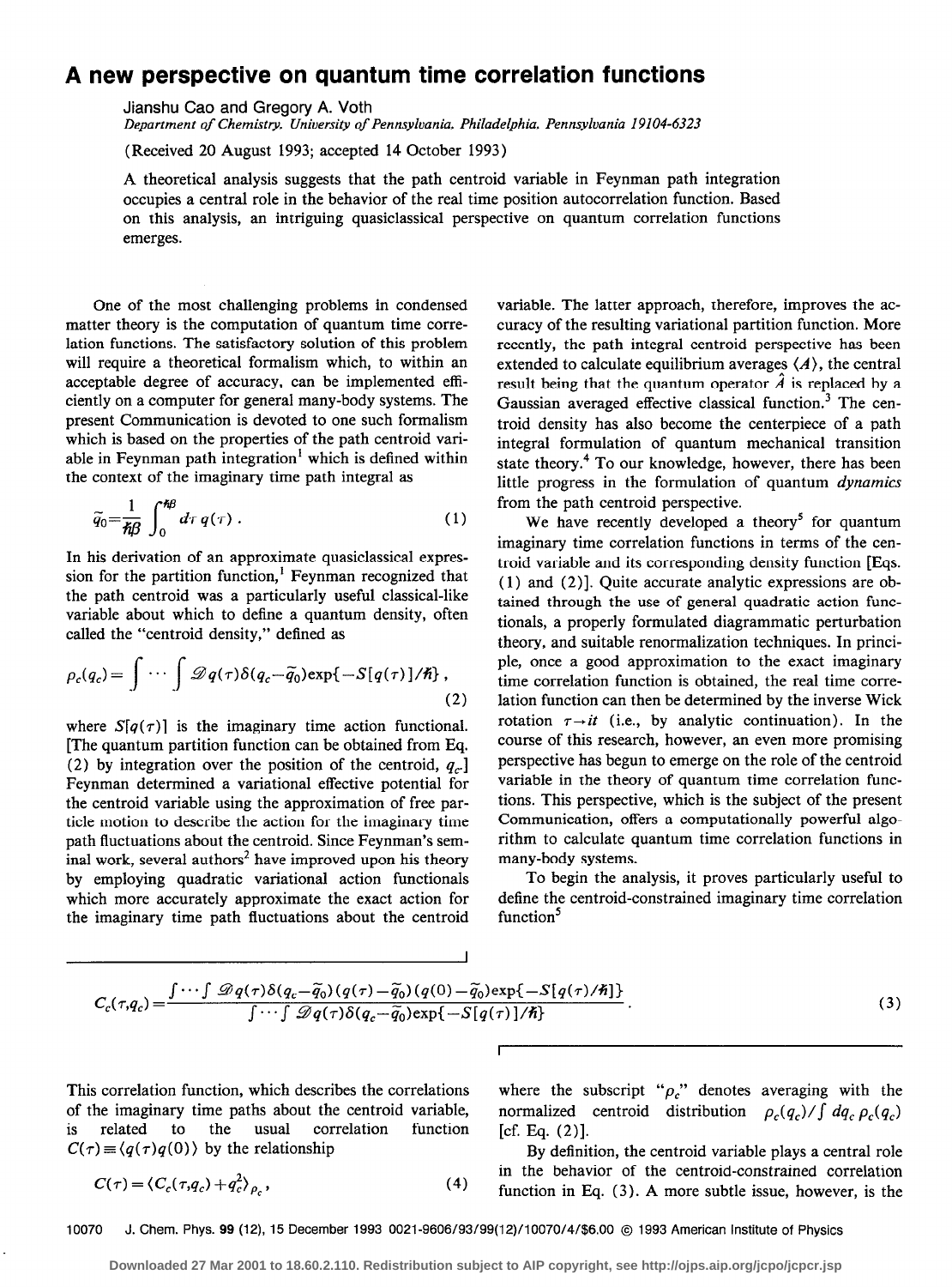role of the centroid variable in the real time quantum correlation function. In a formal sense, this information can be extracted from the exact centroid-constrained correlation function  $C_c(\tau,q_c)$  through the analytic continuation  $\tau \rightarrow it$ . In a practical sense, however, such a procedure, whether analytic or numerical, is not tractable unless there is some prior simplification of the problem. Fortunately, such a simplification can be achieved through the variational determination of an effective quadratic action functional, given for a single degree-of-freedom by $^{2,5}$ 

$$
S_{\text{eff}}[q(\tau)] = \int_0^{\pi \beta} d\tau \left[ \frac{m}{2} \dot{q}(\tau)^2 + V_{\text{eff}}(q_c) + \frac{1}{2} m \bar{\omega}_c^2 [q(\tau) - q_c]^2 \right],
$$
 (5)

where  $V_{\text{eff}}(\tilde{q}_0)$  is the variational effective centroid potential and  $\bar{\omega}_c$  is the variationally determined effective harmonic frequency, both quantities being evaluated at a given centroid position. As in other work, the latter parameter is determined with the help of the properly formulated<sup>1,2</sup> Gibbs-Bogoliubov-Feynman (GBF) variational principle<sup>6</sup> for the centroid density in Eq. (2). The optimized frequency is given by the solution of the transcendental equation

$$
m\bar{\omega}_c^2 = \frac{1}{\sqrt{2\pi\bar{\alpha}_c}} \int dq \ V''(q_c+q) \exp(-q^2/2\bar{\alpha}_c) \ , \quad \text{(6a)}
$$

where the effective thermal width factor in the optimized reference system for a particular position of the path centroid is given by

$$
\bar{\alpha}_c = \frac{1}{m\beta\bar{\omega}_c^2} \left[ \frac{\hbar\beta\bar{\omega}_c/2}{\tanh(\hbar\beta\bar{\omega}_c/2)} - 1 \right].
$$
 (6b)

With the above quadratic reference system in hand, the imaginary time correlation function in Eq. (4) can be determined analytically for the reference system, giving<sup>5</sup>

$$
C(\tau) = \frac{1}{Z} \int dq_c \, \rho_c(q_c) \, \frac{\hbar}{2m\bar{\omega}_c} \frac{\cosh[\bar{\omega}_c(\tau - \hbar \beta/2)]}{\sinh(\hbar \beta \bar{\omega}_c/2)} - \langle (m\bar{\omega}_c^2 \beta)^{-1} \rangle_{\rho_c} + \langle q_c^2 \rangle_{\rho_c}, \tag{7}
$$

where  $Z = \int \rho_c(q_c) dq_c$  is the partition function. The combined and second and third term in Eq.  $(7)$  can be shown<sup>3</sup> to be a representation in the effective quadratic reference system of the simple constant  $\langle q \rangle^2$ , where  $\langle q \rangle$  is the thermal average of the variable  $q$ . From now on, those two terms will be replaced by  $\langle q \rangle^2$ 

Based on the expression in Eq. (7), it is now straightforward to analytically continue the above function to obtain the real time correlation function, the real part of

which is given by  
\n
$$
\overline{C}(t) = \frac{1}{Z} \int dq_c \rho_c(q_c) \frac{\hbar}{2m\overline{\omega}_c \tanh(\hbar\beta \overline{\omega}_c/2)}
$$
\n
$$
\times \cos(\overline{\omega}_c t) + \langle q \rangle^2.
$$
\n(8)

At this level of the theory, the real time correlation function is seen to be the superposition of centroid correlation functions for effective harmonic oscillators defined at different centroid positions  $q_c$ . In turn, each centroid correlation function is weighted by the centroid density for that value of  $q_c$ . The above expression for the correlation function is therefore a quantum mechanical generalization of the classical "instantaneous normal mode" perspective for condensed matter systems.<sup>7</sup>

Up to this point, the arguments have remained within the limits of rigorous mathematical analysis. On the other hand, if the bounds of rigor are "loosened" a bit, one can arrive at an even more compelling result. In order to proceed in such a fashion, it proves beneficial to first introduce another real time centroid correlation function, given by

$$
C^*(t) = \frac{1}{Z} \int dq_c \, \rho_c(q_c) \, \frac{1}{m\bar{\omega}_c^2 \beta} \cos(\bar{\omega}_c t) + \langle q \rangle^2 \,, \qquad (9)
$$

which is the exact analog of the classical correlation function for an effective harmonic oscillator with the centroid "frequency"  $\bar{\omega}_r$ . Due to the properties of the Dirac delta function, the above correlation function is related<sup>3</sup> to the one in Eq. (8) through their Fourier transforms, i.e.,

$$
\widetilde{C}^*(\omega) = \frac{\tanh(\hbar \beta \omega/2)}{(\hbar \beta \omega/2)} \widetilde{C}(\omega) . \qquad (10)
$$

By noting that the first term on the right-hand side of Eq. (9) describes the correlation of fluctuations about the mean value  $\langle q_c \rangle_{p_c} = \langle q \rangle$ , Eq. (9) can then be rewritten as

$$
C^*(t) = \frac{1}{Z} \int dq_c \, \rho_c(q_c) \langle q_c(t) q_c(0) \rangle_{\bar{\omega}_c}, \qquad (11)
$$

where  $\langle q_c(t) q_c(0) \rangle_{\bar{\omega}_c}$  is a *quasiclassical* position correlation function calculated for dynamics on the locally quadratic potential energy surface defined for each initial centroid coordinate through the GBF variational procedure. The symbol  $\langle \cdots \rangle_{\bar{\omega}_c}$  denotes initial condition averaging using the quadratic approximation to the centroid density.

At this point, however, one might ask whether Eq. ( 11) is, in fact, an approximation to some more accurate expression. Some insight into the answer is provided by an examination of the limiting behavior of Eq. ( 11) for (a) globally harmonic potentials and (b) exact classical dynamics. In the case of a global harmonic potential, the correlation function  $\langle q_c(t) q_c(0) \rangle_{\bar{\omega}_c}$  in Eq. (11) is the same everywhere [i.e., independent of the  $q_c$  in Eq. (11)]. Since  $Z^{-1} \int dq_c \rho_c(q_c)$  equals unity, Eq. (11) then reduces to the correlation function  $\langle q_c(t) q_c(0) \rangle_{\rho_c}$ . In the global harmonic limit, therefore, one can simply propagate the centroid variable classically using forces derived from the effective centroid potential, average the initial conditions using the centroid density, and calculate the classical-like centroid correlation function

$$
C_c^*(t) = \langle q_c(t) q_c(0) \rangle_{\rho_c}.
$$
 (12)

The exact quantum harmonic correlation function is then determined from this centroid correlation function via Eq. ( 10). It should be noted that for general nonlinear poten-

## J. Chem. Phys., Vol. 99, No. 12, 15 December 1993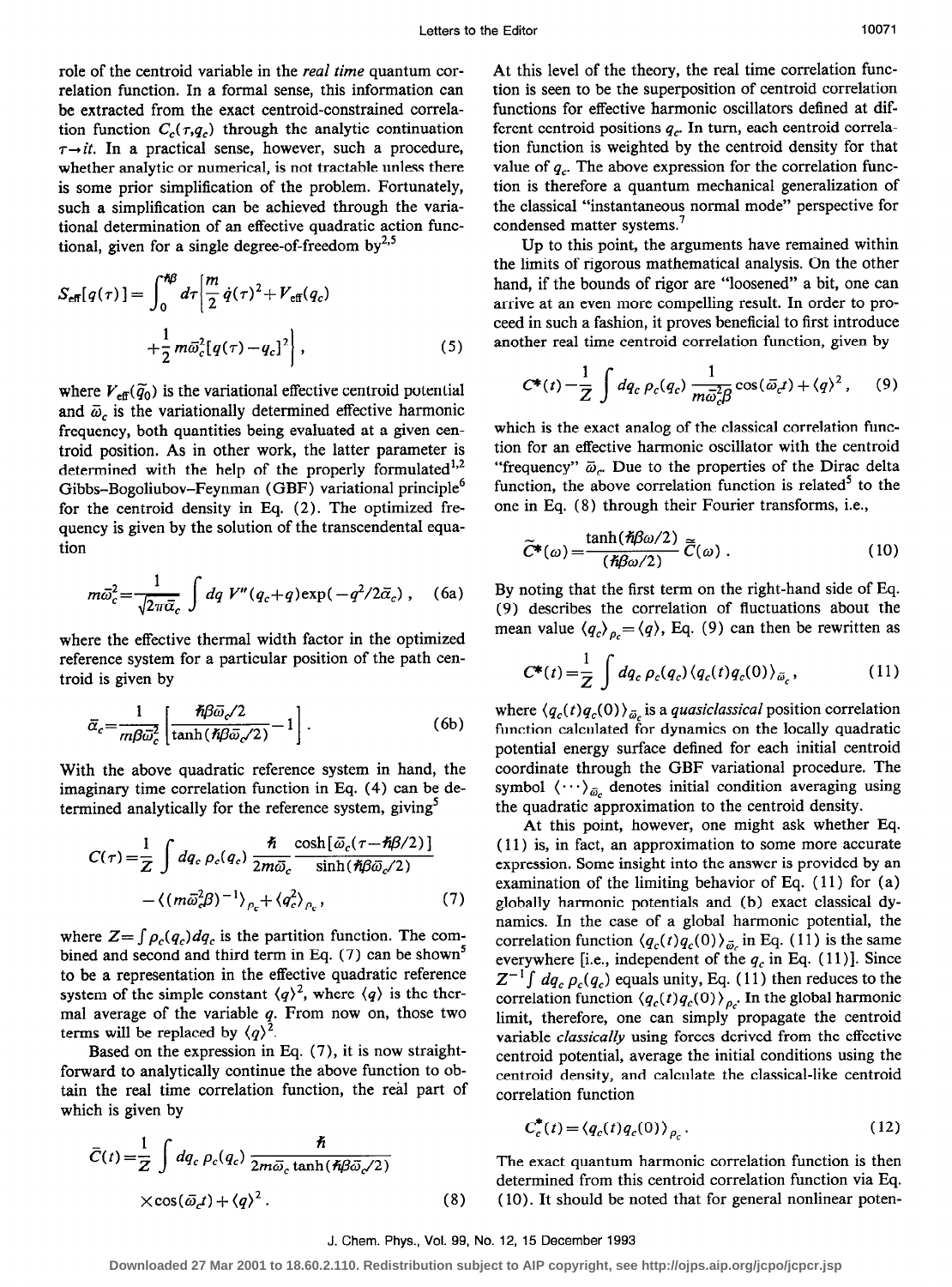tials the analytically continued effective quadratic result in Eq. (9)) which should be understood as a relatively short time approximation to the exact correlation function, further supports the notion of a quasiclassical time propagation of the centroid.

The second limiting behavior to consider is the case of exact classical dynamics. The approximate correlation function in Eq. (9) is given classically by

$$
C_{\rm cl}^*(t) = \frac{1}{Z_{\rm cl}} \int dq_{\rm cl} \, \rho_{\rm cl}(q_{\rm cl}) \, \langle q_{\rm cl}(t) q_{\rm cl}(0) \rangle_{\bar{\omega}_{\rm cl}},\tag{13}
$$

where the trajectories  $q_{cl}(t)$  are generated by an effective quadratic classical potential with frequency  $\bar{\omega}_{\text{cl}}$ . The distribution based on this potential is used to average the initial conditions in the correlation function, while the second level of averaging is performed with the exact classical density  $\rho_{cl}(q_{cl})$ . The *exact* classical correlation function can be related to Eq. ( 13) by some mental mathematics. In particular, if the potential which generates the dynamics and averaging in the correlation function  $\langle q_{\rm cl}(t) q_{\rm cl}(0) \rangle_{\bar{\omega}_{c}}$ is transformed into the exact potential, that correlation function becomes the exact classical correlation function. The "exterior" integration over classical distribution  $\rho_{\text{cl}}(q_{\text{cl}})$  then becomes inconsequential and can be removed. The important point here is that the forces which generate the classical trajectories in  $\langle q_{c1}(t)q_{c1}(0) \rangle$  are no longer the approximate linear ones as in Eq. (13), but are instead derived from the same nonlinear potential which generates the exact equilibrium distribution. The latter distribution is,

of course, the classical limit of the centroid density. One might then argue that an analogous quantum mechanical limit of Eq. ( 11) is one in which the forces which generate the centroid trajectories in  $q_c(t)$  are derived from the same effective potential which gives the *exact* centroid distribution. This notion is, of course, rigorously correct in the globally harmonic limit. It also seems logical that the forces which generate the centroid trajectory at some later time and position in space should be no different from the forces experienced by a centroid trajectory which is initiated at that same point in space.

Based on the above arguments and Eqs.  $(9)$  – $(12)$ , the following picture emerges for a centroid density-based calculation of the position time correlation function in quantum mechanics: The correlation function  $C_c^*(t)$  in Eq. (12) should, in fact, be a centroid correlation function which is calculated using the exact centroid density to average the initial conditions. The centroid trajectories are to be calculated from effective classical equations of motion, given by

$$
m\ddot{q}_c(t) = -\frac{dV_c(q_c)}{dq_c},\qquad(14)
$$

where the effective centroid potential is given by

$$
V_c(q_c) = -k_B T \ln[\rho_c(q_c)] \tag{15}
$$

The centroid force  $F_c(q_c)$  defined in the right-hand side of Eq. (14) is a kind of quantum mechanical potential of mean force, given explicitly by

$$
F_c(q_c) = -\frac{\int \cdots \int \mathcal{D}q(\tau)\delta(q_c - \widetilde{q}_0)V'[q(0)]\exp\{-S[q(\tau)/\hbar]\}}{\int \cdots \int \mathcal{D}q(\tau)\delta(q_c - \widetilde{q}_0)\exp\{-S[q(\tau)]/\hbar\}}.
$$
\n(16)

To determine the functional form of the centroid momentum distribution used to average the centroid trajectory initial momenta, one needs only to examine the action functional for the imaginary time phase-space path integral,<sup>8</sup> given by

I

$$
S_E[p(\tau), q(\tau)]/\hbar = \frac{1}{\hbar} \int_0^{\hbar \beta} d\tau \left[ \frac{p(\tau)^2}{2m} + V[q(\tau)] - ip(\tau) \dot{q}(\tau) \right] = \beta \frac{\tilde{p}_0^2}{2m} + \beta \sum_{n \neq 0} \left[ \frac{\tilde{p}_n^2}{2m} + \frac{2\pi n}{\hbar \beta} \tilde{p}_n \tilde{q}_{-n} \right] + \frac{1}{\hbar} \int_0^{\hbar \beta} d\tau V[q(\tau)] , \tag{17}
$$

 $\mathsf{\Gamma}$ 

where  $\{\widetilde{p}_n, \widetilde{q}_n\}$  are the Fourier modes of the momentum and position paths, respectively. Remarkably, the momentum centroid  $\tilde{p}_0$  is decoupled from position coordinates and generates precisely the classical momentum distribution. As the final step after the centroid correlation function  $C_c^*(t)$  in Eq. (12) is calculated, the real part of the quantum position correlation function  $\overline{C}(t)$  can be determined through the Fourier transform relationship in Eq. (10).

The above "centroid molecular dynamics" prescription for calculating the quantum position correlation function has both rigorous and *ad hoc* elements to it, though it is exact for globally harmonic systems and clearly has the correct classical limit. In order to subject centroid molecular dynamics (MD) to a numerical test, the above algorithm was applied to a quartic oscillator potential given by

$$
V(q) = \frac{1}{2}q^2 + g\frac{1}{24}q^4, \qquad (18)
$$

with the parameters  $g=2.4$ ,  $m=1.0$ ,  $\hbar=1.0$ , and  $\beta=5.0$ . The exact results were obtained by finding the eigenvalues and eigenvectors of the quartic Hamiltonian in a harmonic oscillator basis set. One hundred eigenstates were employed to yield the spectrum and time correlation function. The ground state energy was found to increase by 12% due to the quartic perturbation which is equivalent to a large anharmonic shift of a molecular vibrational spectrum. The centroid MD results were computed using the centroid forces from the variationally optimized quadratic reference system in Eq. ( 5). This reference system is extremely accurate for the potential in Eq. ( 18) and easy to implement numerically.